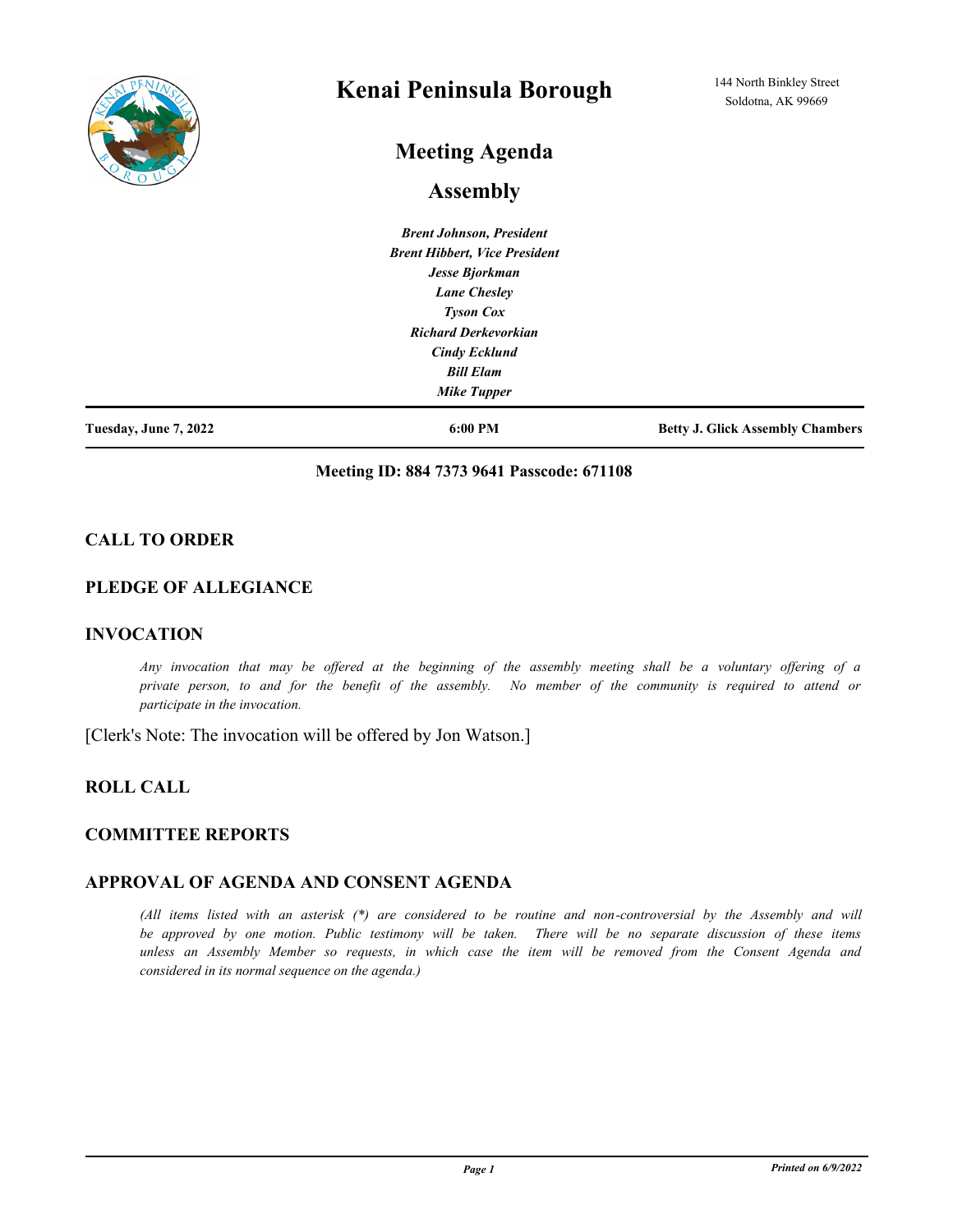| ACTION ITEMS CURRENTLY ON CONSENT AGENDA:                                              |
|----------------------------------------------------------------------------------------|
| KPB-4289 May 17, 2022 Regular Assembly Meeting Minutes                                 |
| Resolution 2022-037 Track Loader Rebuild                                               |
| Resolution 2022-038 – Classifying or Reclassifying Land                                |
| Ordinance 2021-19-53 – SPH Hot Water System                                            |
| Ordinance 2021-19-54 – Solid Waste Lighting Upgrade                                    |
| Ordinance 2021-19-55 – Spruce Bark Beetle Program                                      |
| Ordinance 2021-19-56 - Volunteer Fire Assistance Program                               |
| Ordinance 2021-19-57 – Emergency Siren Warning System                                  |
| Ordinance 2022-20 – Educational Capital Improvements                                   |
| Ordinance 2021-19-58 – Information Campaign                                            |
| Ordinance $2022-21$ – Exception to KPB 17.10.210                                       |
| Ordinance 2022-22 – Negotiated Lease of 40 Acres                                       |
| Ordinance 2022-23 Amending LPB 5.18.200 and KPB 5.18.430                               |
| KPB-4288 – Confirming Troy Staggs to the Planning Commission                           |
| KPB-4281 – Confirming Clayton Cayson to the North Peninsula Recreation Service Area    |
| KPB-4282 – Confirming Philip Kaluza to the Resilience and Security Advisory Commission |
|                                                                                        |

ACTION ITEMS ELIGIBLE TO BE ADDED TO THE CONSENT AGENDA: Ordinance 2022-14 – Authorizing the Sale of Certain Parcels

#### **APPROVAL OF MINUTES**

**\*1.** [KPB-4289](http://kpb.legistar.com/gateway.aspx?m=l&id=/matter.aspx?key=25779) May 17, 2022 Regular Assembly Meeting Minutes *Attachments:* [051722 Regular Assembly Meeting Minutes](http://kpb.legistar.com/gateway.aspx?M=F&ID=f5e77d8c-2ae6-4378-abef-ad7eab0c4648.pdf)

## **COMMENDING RESOLUTIONS AND PROCLAMATIONS**

# **PRESENTATIONS WITH PRIOR NOTICE**

*(20 minutes total)*

Kenai Peninsula School District Quarterly Report, Clayton Holland, Superintendent (10 minutes) **1.** [KPB-4302](http://kpb.legistar.com/gateway.aspx?m=l&id=/matter.aspx?key=25792)

Attachments: [Kenai Peninsula School District Quarterly Report](http://kpb.legistar.com/gateway.aspx?M=F&ID=80c6525a-e9ad-4d2d-955d-702471ca57bd.pdf)

## **PUBLIC COMMENTS ON ITEMS NOT APPEARING ON THE AGENDA**

*(3 minutes per speaker; 20 minutes aggregate)*

#### **ITEMS NOT COMPLETED FROM PRIOR AGENDA**

#### **PUBLIC HEARINGS ON ORDINANCES**

*(Testimony limited to 3 minutes per speaker)*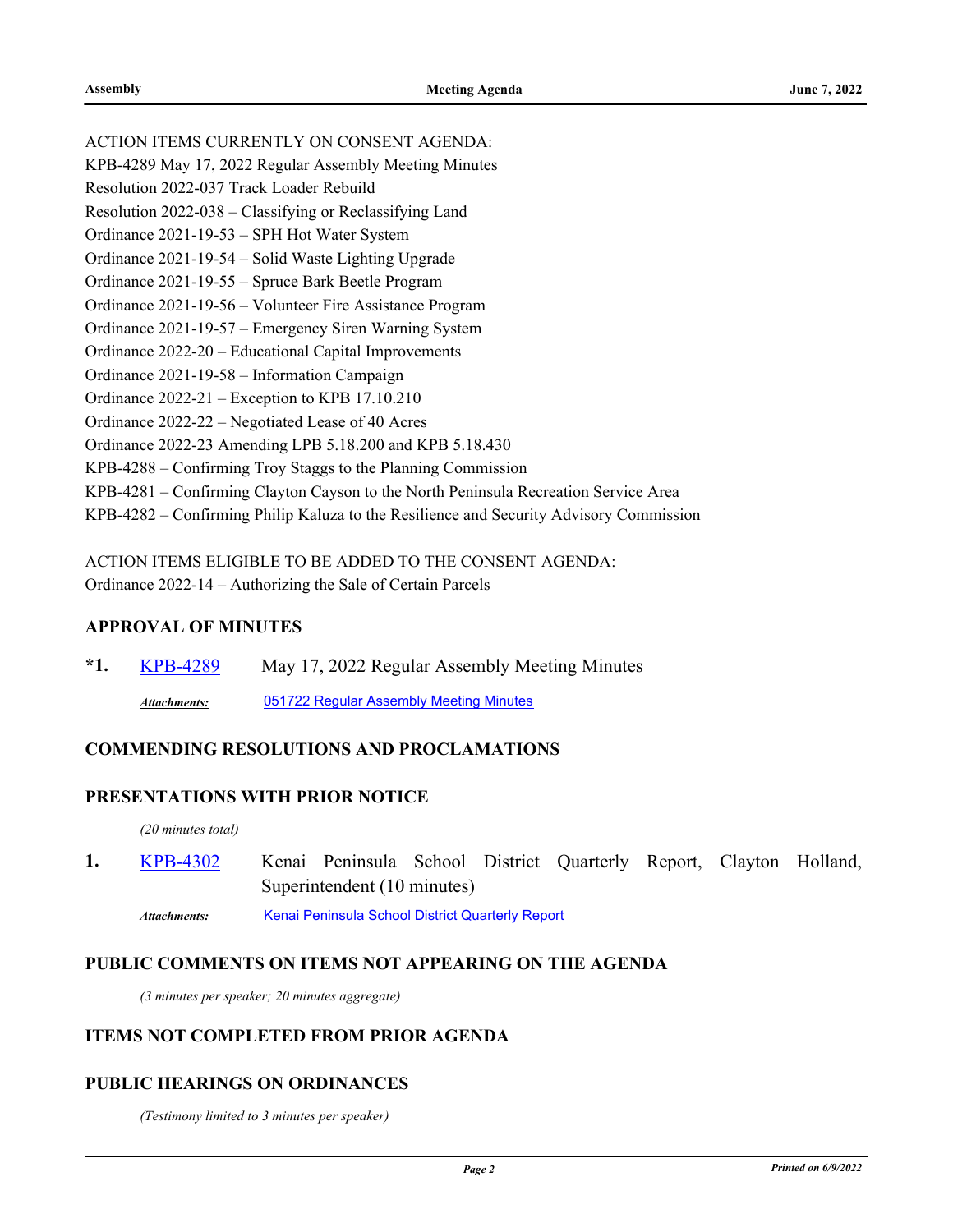# Ordinances referred to Finance Committee

**1.** [2022-19](http://kpb.legistar.com/gateway.aspx?m=l&id=/matter.aspx?key=25625) An Ordinance Appropriating Funds for Fiscal Year 2023 (Mayor)

[Ordinance 2022-19](http://kpb.legistar.com/gateway.aspx?M=F&ID=b8a80b30-f034-4eb0-a56a-27f1296a4e23.pdf) [Ruffner Amendment](http://kpb.legistar.com/gateway.aspx?M=F&ID=c64a1b9e-a151-4945-8a54-58b9b1e2571c.pdf) [Ecklund Amendment 2](http://kpb.legistar.com/gateway.aspx?M=F&ID=8bd1ea80-7cfd-426c-b6e0-b40d3b456197.pdf) [Ecklund Amendment 3](http://kpb.legistar.com/gateway.aspx?M=F&ID=53be4237-d517-4161-859f-7e9b6f55f412.pdf) [Memo](http://kpb.legistar.com/gateway.aspx?M=F&ID=743f2981-2b62-4de6-9f15-71a7ef963fb2.pdf) [Mayor Proposed Budget FY23](http://kpb.legistar.com/gateway.aspx?M=F&ID=0e30e563-2dbf-42f6-bf4e-42f0398fce42.pdf) **[FY23 Budget Presentation](http://kpb.legistar.com/gateway.aspx?M=F&ID=c9cf0a18-9ebc-4d60-b83e-f6946eb9408f.pdf)** [South Kenai Peninsula Hospital SAB R2022-02](http://kpb.legistar.com/gateway.aspx?M=F&ID=02cbfa81-53d8-4d80-8421-3cbd2daf6860.pdf) [Cox Amendment \(dealt with on 05/17/22\)](http://kpb.legistar.com/gateway.aspx?M=F&ID=b08117ff-f0b3-49f6-9d90-acb0c45cac19.pdf) [Tupper Amendment \(dealt with on 05/17/22\)](http://kpb.legistar.com/gateway.aspx?M=F&ID=7f8af524-fef8-4e35-8036-397408b02f3a.pdf) [Cox Amendment #2 \(dealt with on 05/17/22\)](http://kpb.legistar.com/gateway.aspx?M=F&ID=0c655033-876b-4812-98af-908e2e0e557a.pdf) [Ecklund Amendment \(dealt with on 05/17/22\)](http://kpb.legistar.com/gateway.aspx?M=F&ID=222e7aa3-0377-489b-95ed-b7698e61698b.pdf) *Attachments:*

Ordinances referred to Lands Committee

An Ordinance Authorizing the Sale of Certain Parcels of Borough-Owned Land by Live Outcry Auction Followed by a Subsequent Online-Only Auction Land Sale (Mayor) **2.** [2022-14](http://kpb.legistar.com/gateway.aspx?m=l&id=/matter.aspx?key=25683) [Ordinance 2022-14](http://kpb.legistar.com/gateway.aspx?M=F&ID=488e2ca8-0445-4fb2-a54c-5a0e08a1c9c3.pdf) [Memo](http://kpb.legistar.com/gateway.aspx?M=F&ID=9c0a6f85-a251-4b2a-b910-72adeeed7c41.pdf) [Planning Commission Recommendations Memo](http://kpb.legistar.com/gateway.aspx?M=F&ID=2f7cf394-2346-41d2-9b88-a4a72628a947.pdf) **[Sale Maps](http://kpb.legistar.com/gateway.aspx?M=F&ID=b360837f-311e-44ac-83a4-0889c9de822e.pdf) [eComment](http://kpb.legistar.com/gateway.aspx?M=F&ID=55739e5d-d28d-4532-9171-602d56c5adfb.docx)** *Attachments:*

Ordinances referred to Policies and Procedures Committee

An Ordinance Amending KPB 2.60.040 Related to the Emergency Services Communications Center Advisory Board and Reactivating the Advisory Board (Mayor) **3.** [2022-12](http://kpb.legistar.com/gateway.aspx?m=l&id=/matter.aspx?key=25627)

[Ordinance 2022-12](http://kpb.legistar.com/gateway.aspx?M=F&ID=0d52c13c-0eb0-4d28-9dd4-daba7ff52ebc.pdf) **[Memo](http://kpb.legistar.com/gateway.aspx?M=F&ID=7772ffe2-3fac-474f-8c0c-254f94acc284.pdf)** *Attachments:*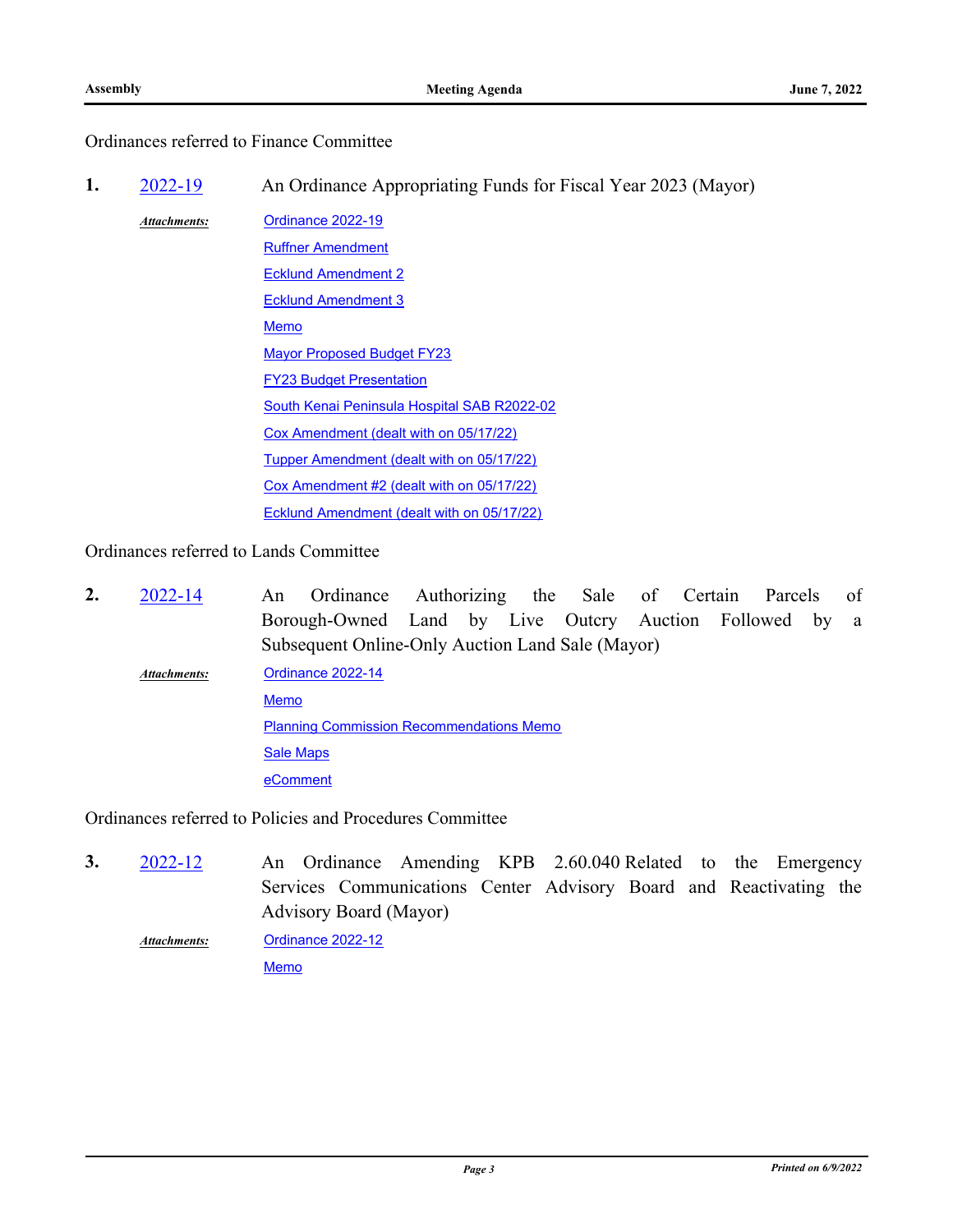An Ordinance Amending KPB 21.46.040 to Repeal the Kalifornsky Center Single Family Residential (R1) Local Option Zoning District (Mayor) **4.** [2022-13](http://kpb.legistar.com/gateway.aspx?m=l&id=/matter.aspx?key=25631) [Ordinance 2022-13](http://kpb.legistar.com/gateway.aspx?M=F&ID=caf86605-70d4-4cbb-94c3-446e227f5647.pdf) [Memo](http://kpb.legistar.com/gateway.aspx?M=F&ID=27245916-0f99-4bb1-aac3-03386b7b04c0.pdf) **[Planning Commission Minutes](http://kpb.legistar.com/gateway.aspx?M=F&ID=9e0d585f-3818-4703-9c6e-6c5a81d90c52.pdf) [Advisory Board Recommendations](http://kpb.legistar.com/gateway.aspx?M=F&ID=fa0d145e-f7ff-438b-9c2c-934358bc917a.pdf)** [Aerial Map](http://kpb.legistar.com/gateway.aspx?M=F&ID=d2c8502e-3f53-4d28-85b6-95cfb7e8850a.pdf) [Reference Copy R2019-020](http://kpb.legistar.com/gateway.aspx?M=F&ID=b735509f-fef1-476e-adf1-2eff3e77a7a1.pdf) [Reference Copy O2019-34](http://kpb.legistar.com/gateway.aspx?M=F&ID=a5bd9070-d30f-431e-ba9a-31537a8a871e.pdf) *Attachments:*

## **UNFINISHED BUSINESS**

## **NEW BUSINESS**

1. Resolutions

Resolutions referred to Finance Committee

- A Resolution Setting the Rate of Levy for Real and Personal Property Taxes for the Kenai Peninsula Borough and for Service Areas within the Borough for Fiscal Year 2023, Tax Year 2022 (Mayor) **a.** [2022-036](http://kpb.legistar.com/gateway.aspx?m=l&id=/matter.aspx?key=25768) [Resolution 2022-036](http://kpb.legistar.com/gateway.aspx?M=F&ID=2ad23333-a53c-438f-8065-0ef7fead8c93.pdf) [Amendment Memo - Tupper](http://kpb.legistar.com/gateway.aspx?M=F&ID=2784e821-c8ab-4013-9488-50405e89231f.pdf) [Memo](http://kpb.legistar.com/gateway.aspx?M=F&ID=6cb89f70-f8d5-4c44-b031-4087d4418262.pdf) *Attachments:*
- A Resolution Authorizing a Sole Source Award for Services to NC Machinery to Rebuild a Track Loader (Mayor) **\*b.** [2022-037](http://kpb.legistar.com/gateway.aspx?m=l&id=/matter.aspx?key=25774) [Resolution 2022-037](http://kpb.legistar.com/gateway.aspx?M=F&ID=e5cc3272-700e-449b-84f4-63e4d14a9b9c.pdf) [Memo](http://kpb.legistar.com/gateway.aspx?M=F&ID=a443e437-6d89-497b-88d1-760eefc4f029.pdf) *Attachments:*

Resolutions referred to Lands Committee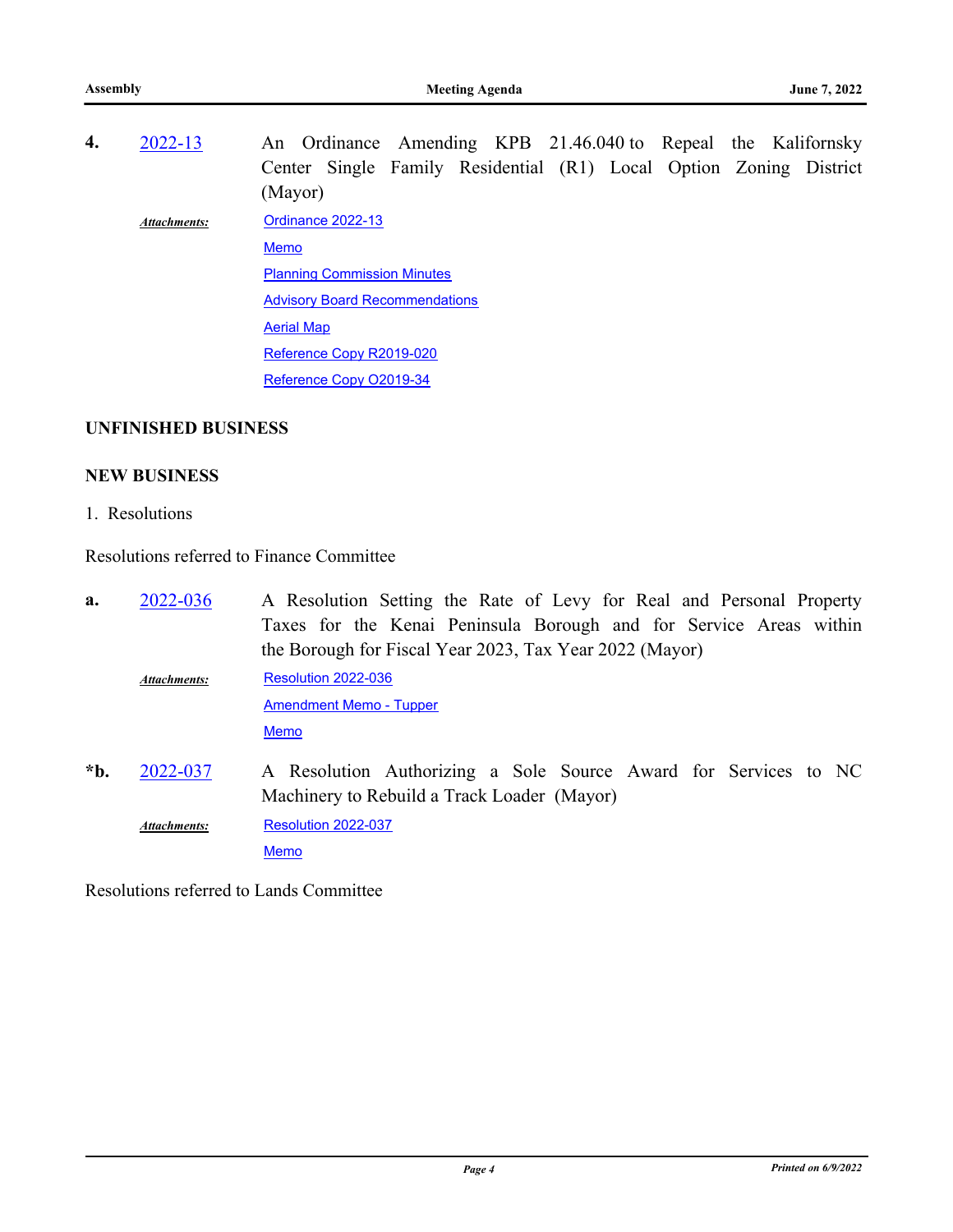| *c. | 2022-038            | A Resolution Classifying and Reclassifying Certain Borough-Managed<br>Land in the Moose Pass Area (Mayor) |
|-----|---------------------|-----------------------------------------------------------------------------------------------------------|
|     | <b>Attachments:</b> | Resolution 2022-038                                                                                       |
|     |                     | <b>Memo</b>                                                                                               |
|     |                     | <b>Planning Commission Recommendations Memo</b>                                                           |
|     |                     | <b>Staff Report</b>                                                                                       |
|     |                     | <b>Moose Pass Land Class Application</b>                                                                  |
|     |                     | Moose Pass Land Class - AEEC Reclassification Figure01                                                    |
|     |                     | <b>Public Comment 060622</b>                                                                              |
|     |                     | Reference Copy R2016-045                                                                                  |

2. Ordinances for Introduction

Ordinances for Introduction and referred to Finance Committee

An Ordinance Appropriating \$389,500 from the South Kenai Peninsula Hospital Service Area Fund Balance to Support Replacement and Improvement of the Hospital's Hot Water System (Mayor) **\*a.** [2021-19-53](http://kpb.legistar.com/gateway.aspx?m=l&id=/matter.aspx?key=25776)

[Ordinance 2021-19-53](http://kpb.legistar.com/gateway.aspx?M=F&ID=15209ea7-5996-41de-a0be-725f2b86a8b8.docx) *Attachments:*

[Memo](http://kpb.legistar.com/gateway.aspx?M=F&ID=b472c038-216a-48cb-b2d8-8c82d39cb57b.pdf)

An Ordinance Redirecting Solid Waste Capital Project Funds Previously Appropriated for a Demolition Project to an Areawide Solid Waste Facility Lighting Upgrade Project (Mayor) **\*b.** [2021-19-54](http://kpb.legistar.com/gateway.aspx?m=l&id=/matter.aspx?key=25775)

[Ordinance 2021-19-54](http://kpb.legistar.com/gateway.aspx?M=F&ID=3d7ce628-4874-4d20-bf67-36178409f7d4.docx) [Memo](http://kpb.legistar.com/gateway.aspx?M=F&ID=fd28911a-2ad0-4913-85da-91cd363b4ee4.pdf) *Attachments:*

An Ordinance Appropriating Spruce Bark Beetle Program Interest Income Funds to Initiate Forest Management Efforts (Mayor) **\*c.** [2021-19-55](http://kpb.legistar.com/gateway.aspx?m=l&id=/matter.aspx?key=25773)

[Ordinance 2021-19-55](http://kpb.legistar.com/gateway.aspx?M=F&ID=1423dad8-c60f-4a5b-ba89-e10aff748ec4.docx) [Memo](http://kpb.legistar.com/gateway.aspx?M=F&ID=ba70e176-bf8b-42bf-b9e8-71c7e971b3f9.pdf) *Attachments:*

An Ordinance Approving and Appropriating Grant Funds Totaling \$22,968.23 from the Alaska Department of Natural Resource for the Volunteer Fire Assistance Program on Behalf of Bear Creek Fire Service Area, Central Emergency Service Area, Kachemak Emergency Service Area, Nikiski Emergency Service Area, and Western Emergency Service Area (Mayor) **\*d.** [2021-19-56](http://kpb.legistar.com/gateway.aspx?m=l&id=/matter.aspx?key=25765)

[Ordinance 2021-19-56](http://kpb.legistar.com/gateway.aspx?M=F&ID=daaf9e06-f092-41c9-8df9-40923abacafd.docx) [Memo](http://kpb.legistar.com/gateway.aspx?M=F&ID=ba61431d-e05e-41ba-a2ad-f551c57315a1.pdf) *Attachments:*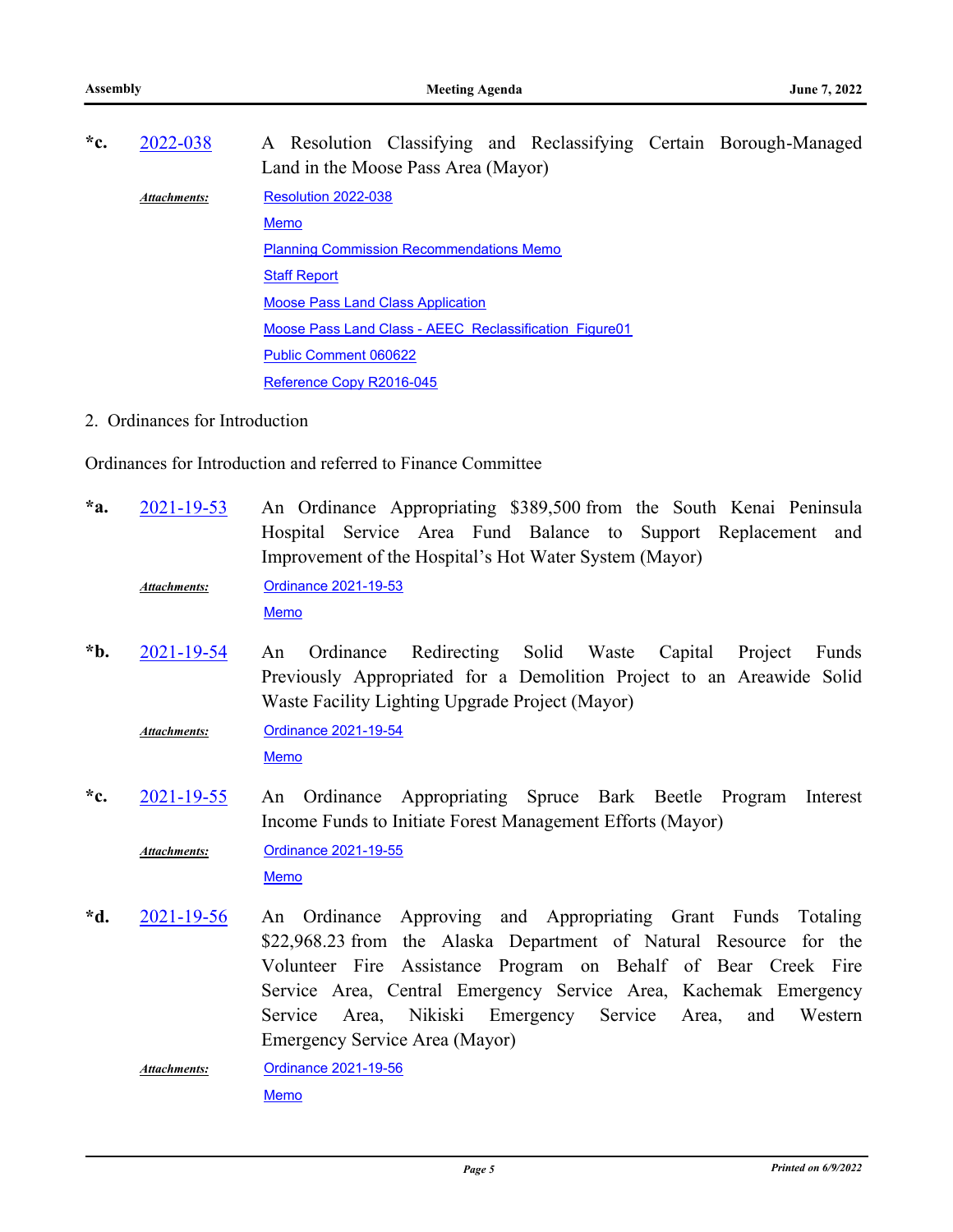- An Ordinance Appropriating \$700,000 to Fund the Emergency Siren Warning System Update Project (Mayor) **\*e.** [2021-19-57](http://kpb.legistar.com/gateway.aspx?m=l&id=/matter.aspx?key=25767) [Ordinance 2021-19-57](http://kpb.legistar.com/gateway.aspx?M=F&ID=bc0d50e0-f44e-421f-96c2-4fb2389e065d.docx) [Memo](http://kpb.legistar.com/gateway.aspx?M=F&ID=bf1f9d64-757b-4737-8ede-cfd4e85ef0bf.pdf) *Attachments:*
- An Ordinance Providing for the Submission to the Qualified Voters of the Kenai Peninsula Borough the Question of the Issuance of Not-To-Exceed Sixty-Five Million Five Hundred Fifty Thousand Dollars (\$65,550,000) of General Obligation Bonds of the Kenai Peninsula Borough to Pay the Costs of Educational Capital Improvements in the Borough on October 4, 2022 (Mayor) **\*f.** [2022-20](http://kpb.legistar.com/gateway.aspx?m=l&id=/matter.aspx?key=25782)

[Ordinance 2022-20](http://kpb.legistar.com/gateway.aspx?M=F&ID=7c05b718-4869-4370-890f-4286c5b1caee.docx) *Attachments:*

[Memo](http://kpb.legistar.com/gateway.aspx?M=F&ID=d9448bba-741e-4c0d-8acf-7c2eb219c2e0.pdf)

An Ordinance Appropriating Funds for the Costs of Distributing Information about the Ballot Proposition Seeking Voter Approval for the Issuance of Bonds to Pay for Capital Improvements for Borough Schools, to Ensure Compliance with Legal Restrictions on the Use of Borough Funds and Assets Related to Ballot Propositions (Mayor) **\*g.** [2021-19-58](http://kpb.legistar.com/gateway.aspx?m=l&id=/matter.aspx?key=25781)

[Ordinance 2021-19-58](http://kpb.legistar.com/gateway.aspx?M=F&ID=96b1c7e4-0bd6-4287-a285-3ed3b3b7ebb7.docx) *Attachments:*

[Memo](http://kpb.legistar.com/gateway.aspx?M=F&ID=fe22668e-bbea-4707-ab02-ceb05ae63f5a.pdf)

Ordinances for Introduction and referred to the Lands Committee

An Ordinance Providing for an Exception to KPB 17.10.210 and Authorizing the Mayor to Execute a No-Charge Agreement with the City Of Kenai for Hard Rock Resource Extraction from Borough-Owned Land in Support of the Kenai Bluff Stabilization Project (Mayor) **\*h.** [2022-21](http://kpb.legistar.com/gateway.aspx?m=l&id=/matter.aspx?key=25777)

[Ordinance 2022-21](http://kpb.legistar.com/gateway.aspx?M=F&ID=75ced380-5f67-4ce9-af59-b53b5a385dc0.docx) *Attachments:*

> [Memo](http://kpb.legistar.com/gateway.aspx?M=F&ID=fd6ac4a0-d381-4830-8a5f-b3ad609e87a7.pdf) **[Contract](http://kpb.legistar.com/gateway.aspx?M=F&ID=d9ef8156-9e47-4a79-bac0-c737a68f430c.docx) [Map](http://kpb.legistar.com/gateway.aspx?M=F&ID=21e6fe56-d84e-461d-b23f-9f17ea5503a3.pdf)** [Reference Copy R2009-074](http://kpb.legistar.com/gateway.aspx?M=F&ID=48221b52-fdb5-4a65-b564-03610bfdd7d9.pdf)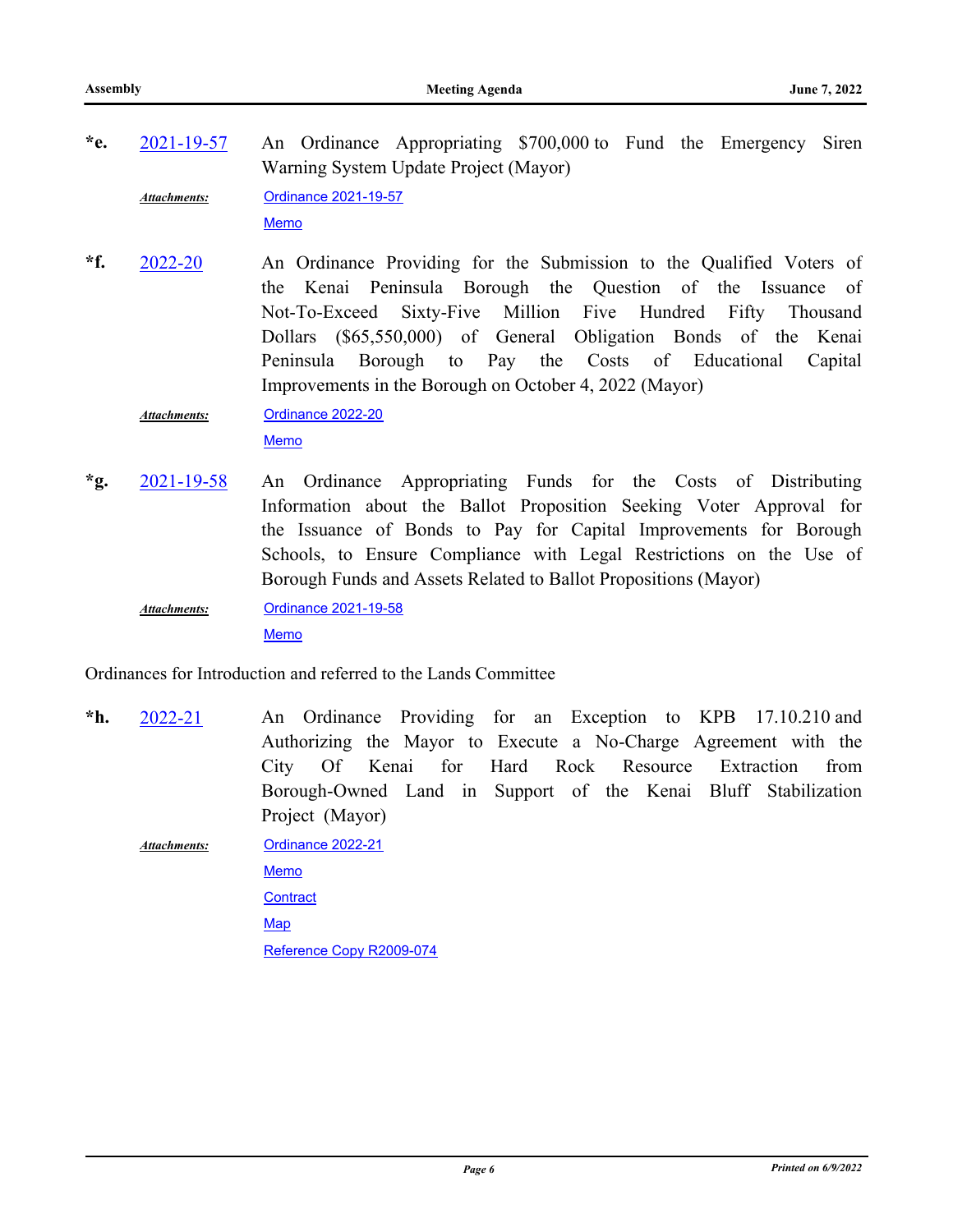An Ordinance Authorizing a Negotiated Lease Option and Subsequent Ground Lease of Certain Real Property Containing 40 Acres More or Less to Utopian Power for the Development of a Solar Farm Facility (Mayor) **\*i.** [2022-22](http://kpb.legistar.com/gateway.aspx?m=l&id=/matter.aspx?key=25783) [Ordinance 2022-22](http://kpb.legistar.com/gateway.aspx?M=F&ID=86e13a4d-bff8-4a67-b2a9-44faf8baa3b0.docx) [Memo](http://kpb.legistar.com/gateway.aspx?M=F&ID=a8651ad2-938e-4ae8-85fe-027d8bff9a47.pdf) [Lease Agreement](http://kpb.legistar.com/gateway.aspx?M=F&ID=6e5dd297-5618-44d6-be38-9758c93b5a5a.docx) **[Lease Option Template](http://kpb.legistar.com/gateway.aspx?M=F&ID=861ab3c1-adba-4ca1-8b97-abecbd235727.docx) [Map](http://kpb.legistar.com/gateway.aspx?M=F&ID=81225e67-c6ee-43cb-b9e4-3e772dac3635.pdf)** *Attachments:*

Ordinances for Introduction and referred to the Policies and Procedures Committee

- An Ordinance Amending KPB 5.18.200 and KPB 5.18.430 Relating to Borough Sales Tax to Provide an Exemption for Residential Rentals in Excess of 30 Consecutive Days to Increase the Maximum Amount of a Sale Subject to Borough Sales Tax to \$1,000, Subject to Voter Approval (Johnson, Hibbert, Chesley) (Hearing on 07/05/22) **\*j.** [2022-23](http://kpb.legistar.com/gateway.aspx?m=l&id=/matter.aspx?key=25770) [Ordinance 2022-23](http://kpb.legistar.com/gateway.aspx?M=F&ID=929663be-5605-498f-baac-58ad4d33dd5d.docx) [Memo](http://kpb.legistar.com/gateway.aspx?M=F&ID=a59aa5cb-d2c5-4802-93c3-40df31a48170.pdf) [Fiscal Note](http://kpb.legistar.com/gateway.aspx?M=F&ID=f0d2c9ff-9f5a-4e13-a399-dd3212fb311d.pdf) *Attachments:*
	- 3. Other

Other items referred to Policies and Procedures Committee

| $*a$ . | <b>KPB-4288</b>     | Confirming an Appointment to the Planning Commission (Mayor)                                                                                      |  |
|--------|---------------------|---------------------------------------------------------------------------------------------------------------------------------------------------|--|
|        | Attachments:        | Troy Staggs, Seward City Seat, Term Expires July 31, 2023<br><b>Appointment Troy Staggs Seward City Seat</b>                                      |  |
| *b.    | <b>KPB-4281</b>     | Confirming an Appointment to the North Peninsula Recreation Service<br>Area<br>Term Expires October, 2022<br>Seat B,<br>Clayton Cason,            |  |
|        | <b>Attachments:</b> | <b>NPRSA Appointment Cason Seat B</b>                                                                                                             |  |
| $C^*$  | <b>KPB-4282</b>     | Confirming an Appointment to the Resilience and Security Advisory<br>Commission<br>Philip Kaluza, East Peninsula, Term Expires September 30, 2024 |  |
|        | <b>Attachments:</b> | <b>RSAC Appointment Kaluza EP</b>                                                                                                                 |  |

#### **MAYOR'S REPORT**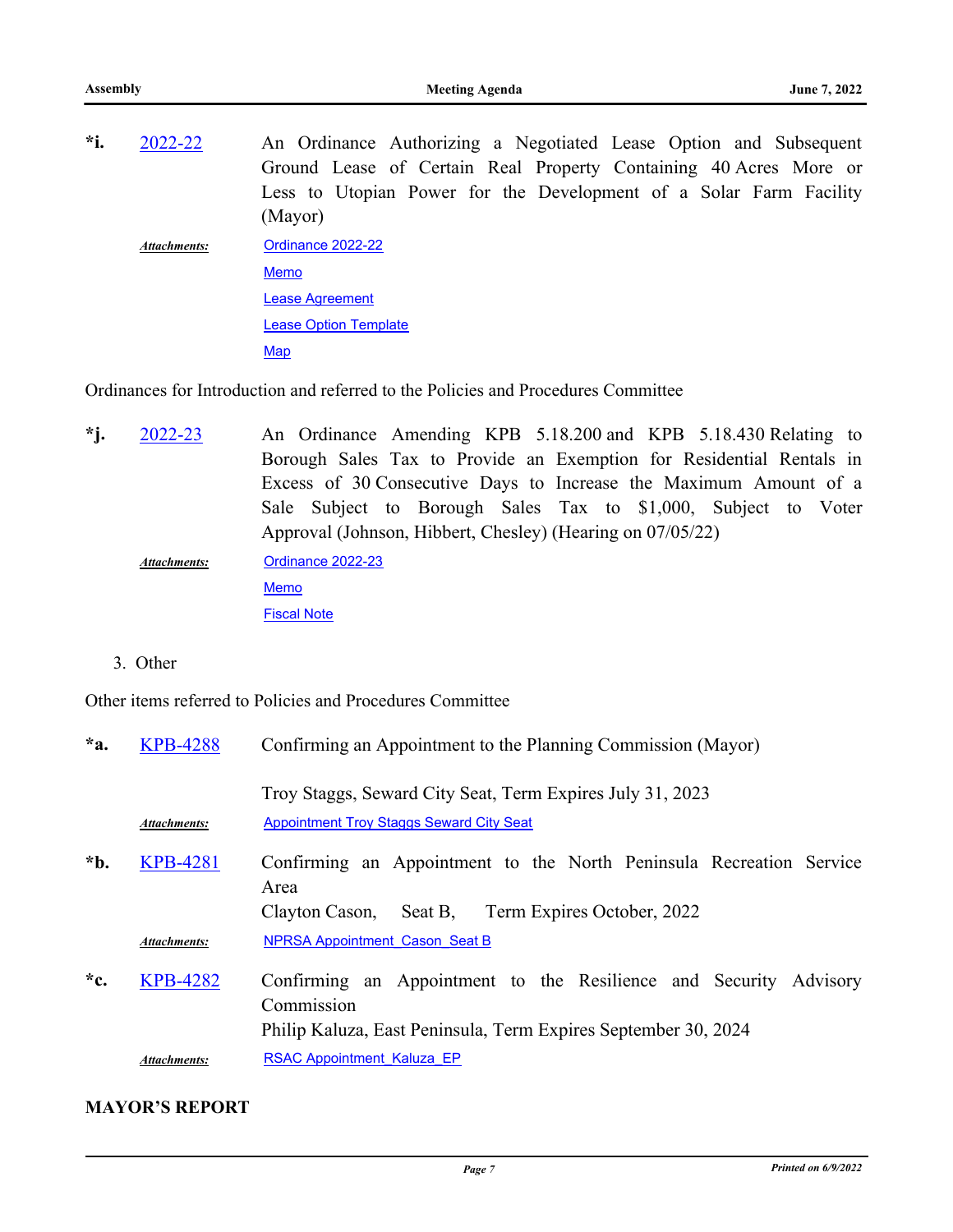Mayor's Report Cover Memo

| <b>KPB-4294</b> | Mayor's Report Cover Memo |
|-----------------|---------------------------|
|                 |                           |

*Attachments:* [Mayor's Report Cover Memo](http://kpb.legistar.com/gateway.aspx?M=F&ID=9ef5016b-f03a-4ddd-a22b-8ded0ef921c9.pdf)

- 1. Assembly Requests/Responses None.
- 2. Agreements and Contracts
- Sole Source Architects of Alaska. South Peninsula Hospital CT Scan / Nuclear Medicine Addition. **a.** [KPB-4295](http://kpb.legistar.com/gateway.aspx?m=l&id=/matter.aspx?key=25785)

*Attachments:* [Memo](http://kpb.legistar.com/gateway.aspx?M=F&ID=8684c227-3fbe-4afb-99a5-9f17d5def427.pdf)

Sole Source - Eayrs Plumbing and Heating. WESA needs emergency repairs to the boiler system and in-floor heating. **b.** [KPB-4296](http://kpb.legistar.com/gateway.aspx?m=l&id=/matter.aspx?key=25786)

*Attachments:* [Memo](http://kpb.legistar.com/gateway.aspx?M=F&ID=5edb2b64-8229-434e-9247-c172e31cc370.pdf)

Authorization to Award a Contract for ITB22-050 Central Peninsula Landfill (CPL) Red Building Demolition to Andrews and Sons LLC., Seward, AK. **c.** [KPB-4297](http://kpb.legistar.com/gateway.aspx?m=l&id=/matter.aspx?key=25787)

*Attachments:* [Memo](http://kpb.legistar.com/gateway.aspx?M=F&ID=f159c41d-a380-48a4-a374-16e5766f0add.pdf)

Authorization to Award a Contract for RFP22-016 Land Planning Unit 395 to RESPEC Company, LLC., Soldotna, AK. **d.** [KPB-4298](http://kpb.legistar.com/gateway.aspx?m=l&id=/matter.aspx?key=25788)

*Attachments:* [Memo](http://kpb.legistar.com/gateway.aspx?M=F&ID=03e4317d-0fe5-4da1-be42-d95d15abddc4.pdf)

Authorizing a Waiver of Formal Bidding Procedures for Repairing the Crane Anchor Bolts at the Homer Transfer Facility to Steiner's North Star Construction, Inc. **e.** [KPB-4299](http://kpb.legistar.com/gateway.aspx?m=l&id=/matter.aspx?key=25789)

*Attachments:* [Memo](http://kpb.legistar.com/gateway.aspx?M=F&ID=103e9b40-6b7b-43a8-9f4a-3d690a2b7af5.pdf)

**f.** [KPB-4300](http://kpb.legistar.com/gateway.aspx?m=l&id=/matter.aspx?key=25790) Sole Source - Public Records Request Software provided by GovQA.

*Attachments:* [Memo](http://kpb.legistar.com/gateway.aspx?M=F&ID=d93bb986-6870-4e7a-8fe7-3e3cc215f7a8.pdf)

Sole Source - 22L1A Lowell Point Landslide - Miller's Landing R22-002882 Line No. 1 **g.** [KPB-4304](http://kpb.legistar.com/gateway.aspx?m=l&id=/matter.aspx?key=25794)

*Attachments:* [Memo](http://kpb.legistar.com/gateway.aspx?M=F&ID=36a20d64-ba76-4ac2-b365-12dd169955fd.pdf)

3. Other - None.

# **PUBLIC COMMENTS AND PUBLIC PRESENTATIONS**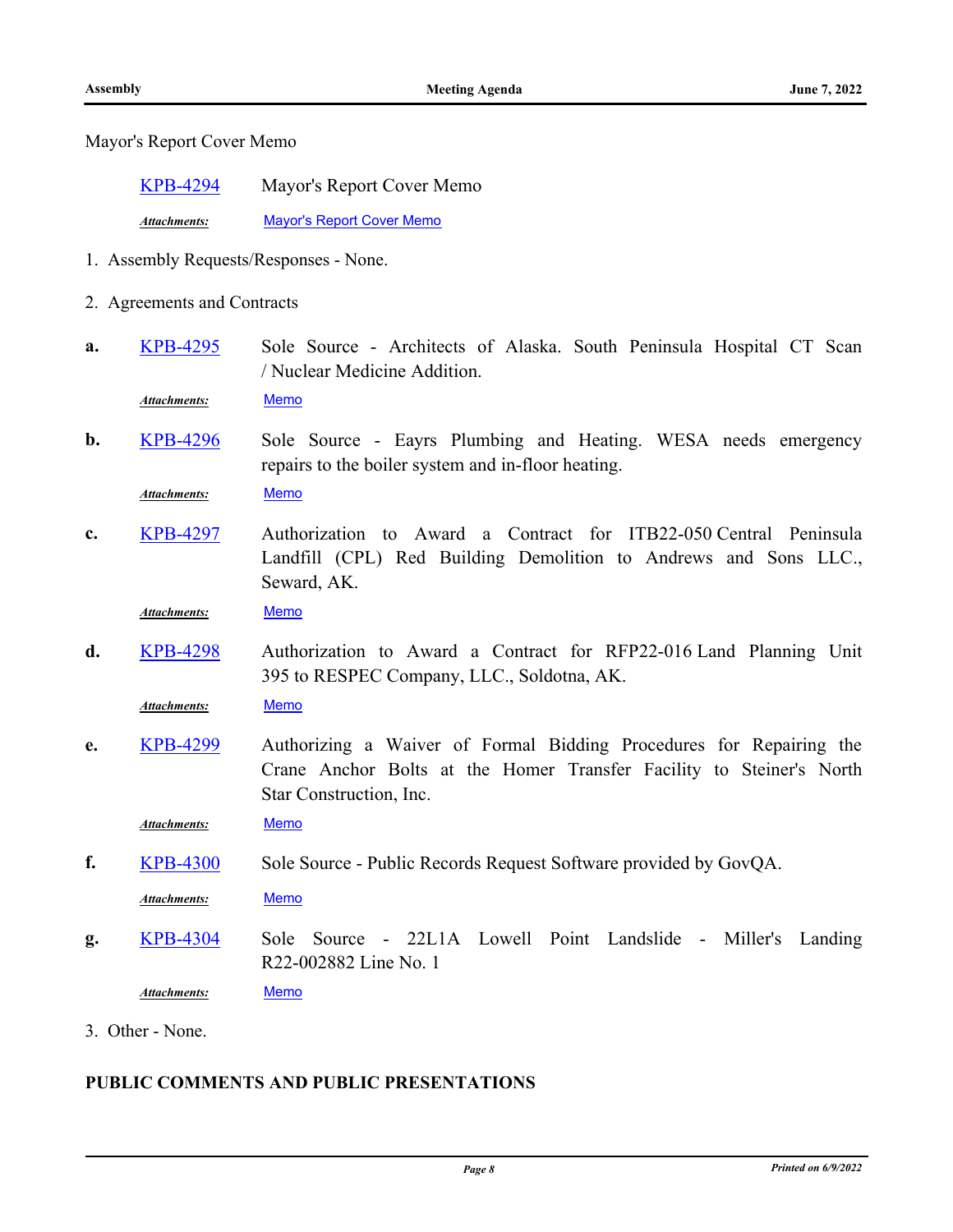#### **ASSEMBLY COMMENTS**

#### **PENDING LEGISLATION**

*(This item lists legislation which will be addressed at a later date as noted.)*

- An Ordinance Accepting and Appropriating the Opioid Settlement Funds and Establishing the Opioid Settlement Fund Grant Program (Mayor) (Hearing on 08/09/22) (Referred to Finance Committee) **1.** [2021-19-50](http://kpb.legistar.com/gateway.aspx?m=l&id=/matter.aspx?key=25630)
	- [Ordinance 2021-19-50](http://kpb.legistar.com/gateway.aspx?M=F&ID=e0e906f8-a1cd-46bd-85f9-6bdffdf0d298.docx) **[Memo](http://kpb.legistar.com/gateway.aspx?M=F&ID=6da10eb9-2598-486a-a89a-449036ae76ec.pdf)** [Exhibit E and G\(excerpt\) to Settlement Agreement\\_ Opioid Approp. backup](http://kpb.legistar.com/gateway.aspx?M=F&ID=5eca9da6-1ea0-4d1c-8fc3-650119c2d634.pdf) *Attachments:*
- An Ordinance Amending KPB 21.29, KPB 21.25, and KPB 21.50.055 Regarding Material Site Permits, Applications, Conditions, and Procedures (Mayor, Johnson) (Referred to Policies and Procedures Committee) [Tabled on 02/01/22] **2.** [2021-41](http://kpb.legistar.com/gateway.aspx?m=l&id=/matter.aspx?key=25232)

(Elam, Derkevorkian) Substitute: An Ordinance Amending KPB 21.29, KPB 21.25, and KPB 21.50.055 Regarding Material Site Permits, Applications, Conditions, and Procedures (Elam, Derkevorkian) [Tabled on 02/01/22]

[Ordinance 2021-41](http://kpb.legistar.com/gateway.aspx?M=F&ID=88ba2e63-8ee5-4a8d-9c96-f341c56f58b1.docx) [Elam Amendment #2 \(notice of reconsideration given\)](http://kpb.legistar.com/gateway.aspx?M=F&ID=7da5d180-bd85-40dc-b045-33a619ecc07a.pdf) [Ecklund Tupper Amendment \(amendments pending\)](http://kpb.legistar.com/gateway.aspx?M=F&ID=c242c5f9-94ac-448f-af34-a5eefd4f8eef.pdf) [Ordinance 2021-41 \(Elam, Derkevorkian\) Substitute](http://kpb.legistar.com/gateway.aspx?M=F&ID=395f53bf-5c48-401b-8450-fece9b672b6d.docx) [Memo](http://kpb.legistar.com/gateway.aspx?M=F&ID=8a2cf8fa-7855-406f-a78e-1c441b30f376.pdf) [Material Site Work Group Timeline](http://kpb.legistar.com/gateway.aspx?M=F&ID=c2abd7a7-c614-418b-837f-cdd9d90b22c8.pdf) [Legal Memo re Assembly Questions](http://kpb.legistar.com/gateway.aspx?M=F&ID=196caa1f-e741-4ee2-9249-62fce4e08963.pdf) [Public Comments 021522](http://kpb.legistar.com/gateway.aspx?M=F&ID=c325f0e7-82cf-4f00-a747-428a93134726.pdf) [Public Comments 020122](http://kpb.legistar.com/gateway.aspx?M=F&ID=fec3fb02-5d6b-424f-966b-d7faaf7c62a4.pdf) [Public Comments 020122](http://kpb.legistar.com/gateway.aspx?M=F&ID=033d0fb8-adda-4ad1-9d53-b65a31817f10.pdf) [Public Comment 011822](http://kpb.legistar.com/gateway.aspx?M=F&ID=f90bae3a-6105-4db5-af1b-2a971eae6844.pdf) [Reference Copy Ordinance 2006-01 SUB](http://kpb.legistar.com/gateway.aspx?M=F&ID=dbdb0455-0498-40a0-a935-769a00678ef7.pdf) [Reference Copy Resolution 2018-004 SUB](http://kpb.legistar.com/gateway.aspx?M=F&ID=9968daaf-45bf-4a46-9845-579c8bac0060.pdf) [Reference Copy Resolution 2018-025](http://kpb.legistar.com/gateway.aspx?M=F&ID=0136fdaf-ba8c-4647-88ac-2e41889be08e.pdf) [Elam Amendment #1 \(dealt with on 011822\)](http://kpb.legistar.com/gateway.aspx?M=F&ID=68828414-f96a-4f06-93d6-3ecbdce5b02e.pdf) *Attachments:*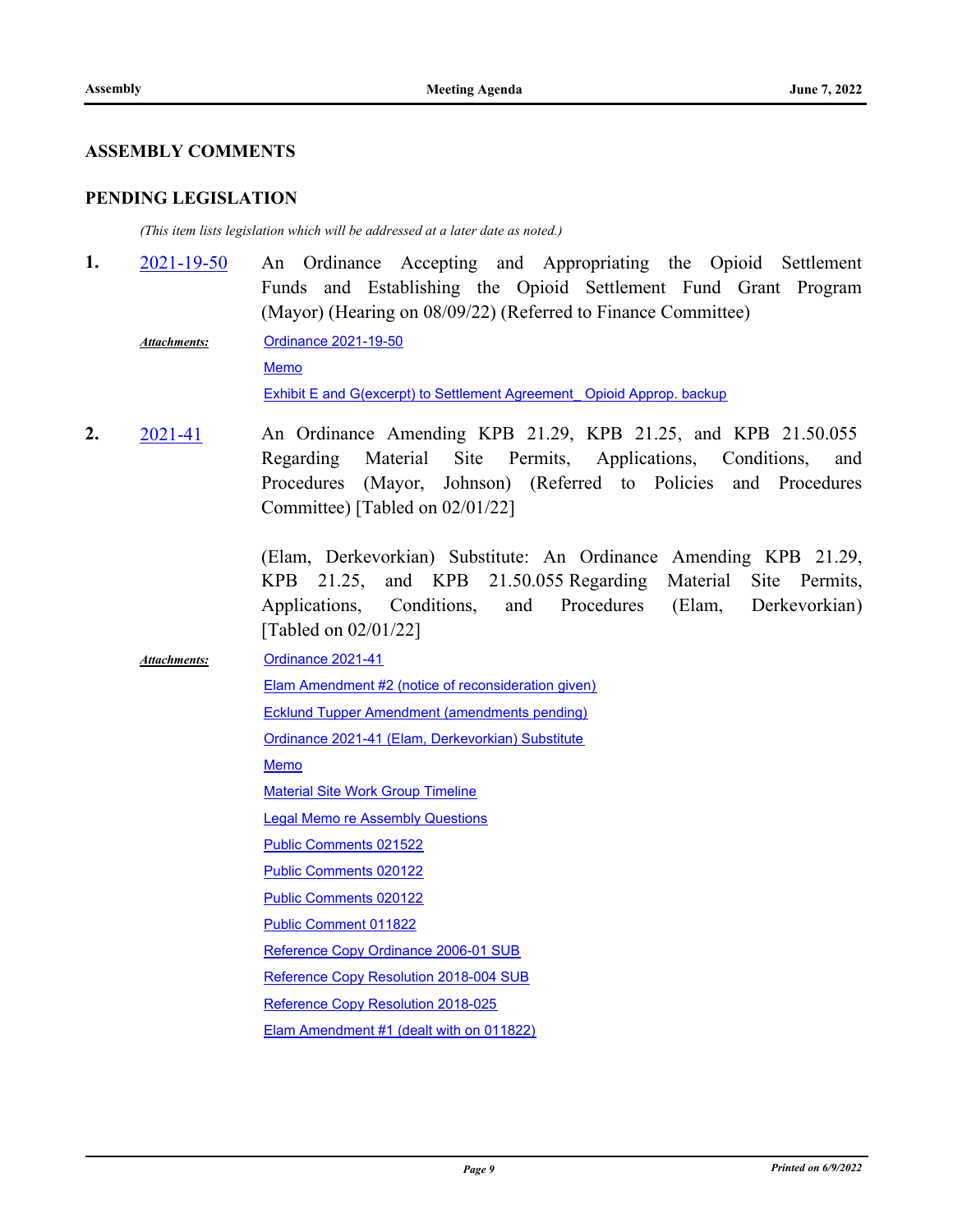| 3. | $2022 - 15$         | Amending KPB 2.33.020 Relating to the Powers and Duties of the<br>Human Resources Department to Remove Responsibility for Oversight<br>of the Risk Management Office (Mayor)                |
|----|---------------------|---------------------------------------------------------------------------------------------------------------------------------------------------------------------------------------------|
|    | Attachments:        | <b>Ordinance 2022-15</b><br>Memo                                                                                                                                                            |
| 4. | $2022 - 16$         | Amending KPB 5.35.160 Relating To Notice<br>Ordinance<br>An<br>Of<br>Assessments for Utility Special Assessment Districts to Ensure Code<br>Compatibility with Software Constraints (Mayor) |
|    | Attachments:        | Ordinance 2022-16<br><b>Memo</b>                                                                                                                                                            |
| 5. | 2022-17             | An Ordinance Amending KPB 2.40.030(D) Relating to Compensation<br>for KPB Planning Commissioners (Johnson)                                                                                  |
|    | <b>Attachments:</b> | Ordinance 2022-17<br><b>Memo</b><br><b>Fiscal Note</b>                                                                                                                                      |
| 6. | $2022 - 18$         | <b>KPB</b><br>Planning<br>Amending<br>$2.40.015$ Regarding<br>the<br>Commission<br>Application Process (Bjorkman, Cox)                                                                      |
|    | <b>Attachments:</b> | Ordinance 2022-18<br><b>Memo</b>                                                                                                                                                            |

#### **INFORMATIONAL MATERIALS AND REPORTS**

# **ASSEMBLY MEETING AND HEARING ANNOUNCEMENTS**

1. June 21, 2022 Regular Assembly Meeting 6:00 PM Betty J. Glick Assembly Chambers Borough Administration Building Remote participation available through Zoom Meeting ID: 884 7373 9641 Passcode: 671108

#### **ADJOURNMENT**

*The next meeting of the Kenai Peninsula Borough Assembly will be held on June 21, 2020 at 6:00 P.M. in the Borough Assembly Chambers, Soldotna, Alaska.*